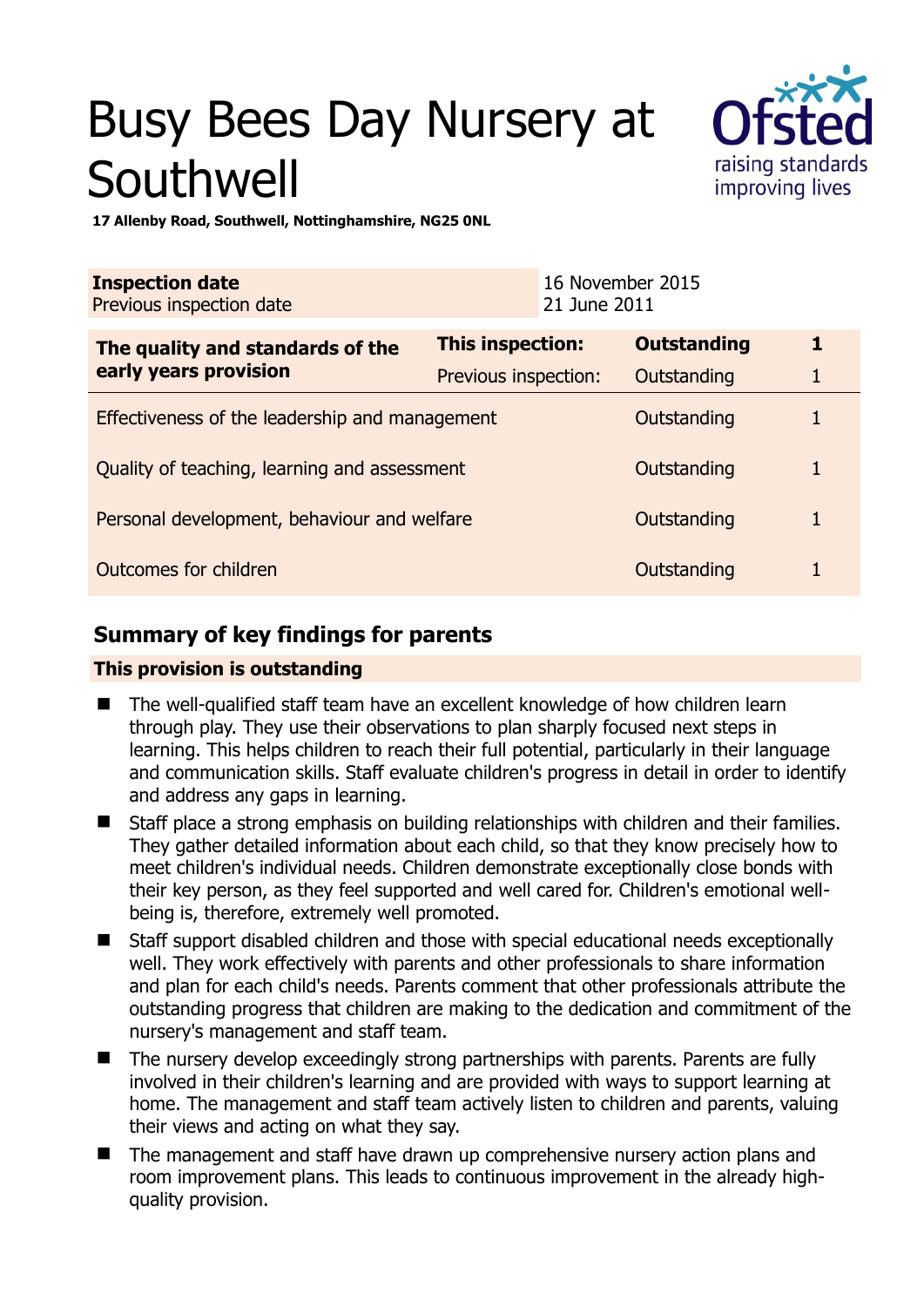## **What the setting needs to do to improve further**

## **To further improve the quality of the early years provision the provider should:**

■ expand on opportunities for children to develop their mathematical skills outdoors.

#### **Inspection activities**

- The inspector observed the quality of teaching during activities indoors and outdoors and assessed the impact this has on children's learning.
- The inspector completed a joint observation with the nursery manager.
- $\blacksquare$  The inspector held a meeting with the nursery manager. She looked at relevant documentation, such as the nursery's self-evaluation and evidence of the suitability of staff working in the nursery.
- The inspector spoke to a small selection of parents during the inspection and took account of their views.

**Inspector**  Sharon Alleary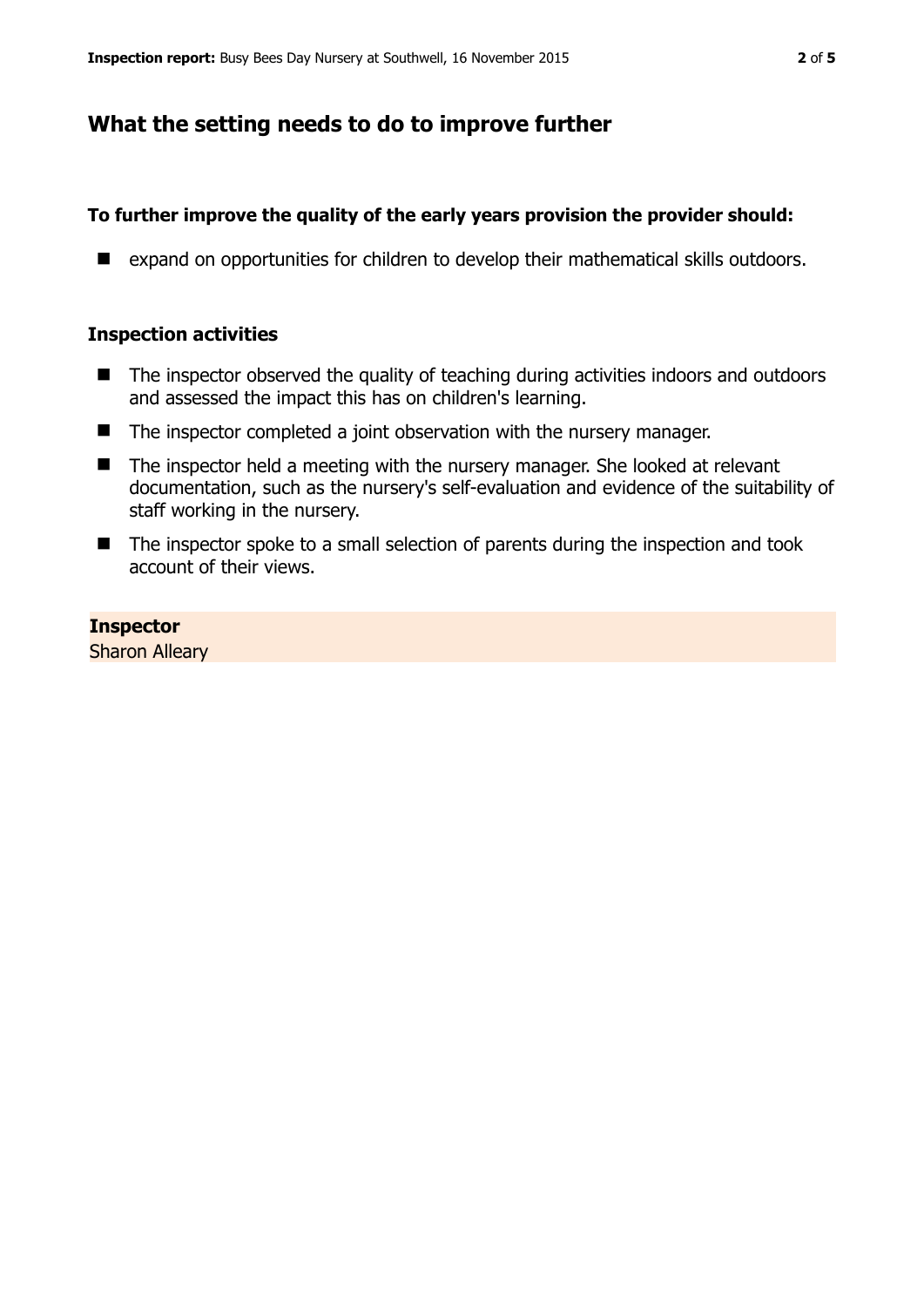## **Inspection findings**

## **Effectiveness of the leadership and management is outstanding**

The manager's dedication, high attention to detail and excellent leadership skills inspire all those that work with her. She clearly understands her obligations to implement statutory requirements. The arrangements for safeguarding are effective. All staff demonstrate an excellent understanding of their responsibility to protect children in their care. Staff continually improve their excellent practice through targeted training and mentoring. The management team support staff extremely well to shape their own professional development. This has a very positive impact on children's learning. The manager quickly identifies and addresses any specific gaps in the educational programme by thoroughly reviewing children's individual assessments.

#### **Quality of teaching, learning and assessment is outstanding**

The quality of teaching is consistently of a high quality. Staff use their teaching skills superbly. They expertly question children, constantly challenging them to extend their learning and problem solve for themselves during activities. Children are encouraged to fully explore their own thinking as staff ensure children are given plenty of time to formulate their responses. Children consider what they might need to add to their dough mixture to make it less sticky. Staff take every opportunity to increase children's language and vocabulary, for example, providing them with a running commentary as they play and introducing new descriptive words. Staff encourage children to write their names on artwork. Children competently sound out letters and form recognisable words. Toddlers engage enthusiastically with staff in imaginative play as they create a potion to turn a member of staff into a frog. Opportunities for learning outside are also excellent. However, the manager recognises that the outdoor space could be developed even further to include more opportunities for children to expand their mathematical skills.

#### **Personal development, behaviour and welfare are outstanding**

Staff frequently praise children so that they gain confidence and develop good selfesteem. Staff are excellent role models who have very high expectations of children's behaviour. They encourage children to show respect and tolerance towards one another. All areas of the nursery are exceptionally well planned and resourced. Staff provide a stimulating environment in which children thrive and learn. Babies really enjoy using their senses as they explore and discover the feeling of ice and paint. The nursery promotes healthy lifestyles extremely well. Children grow their own vegetables and the chef uses these in the nutritious, home-cooked meals. Children practise their physical skills and move in a variety of ways through experiences such as the morning wake and shake activity.

## **Outcomes for children are outstanding**

All children, including those who receive funded education, are extremely well prepared for school. They consistently make rapid progress from their starting points and demonstrate a wide range of skills for future learning. Children are happy, independent and confident learners with a thirst for knowledge.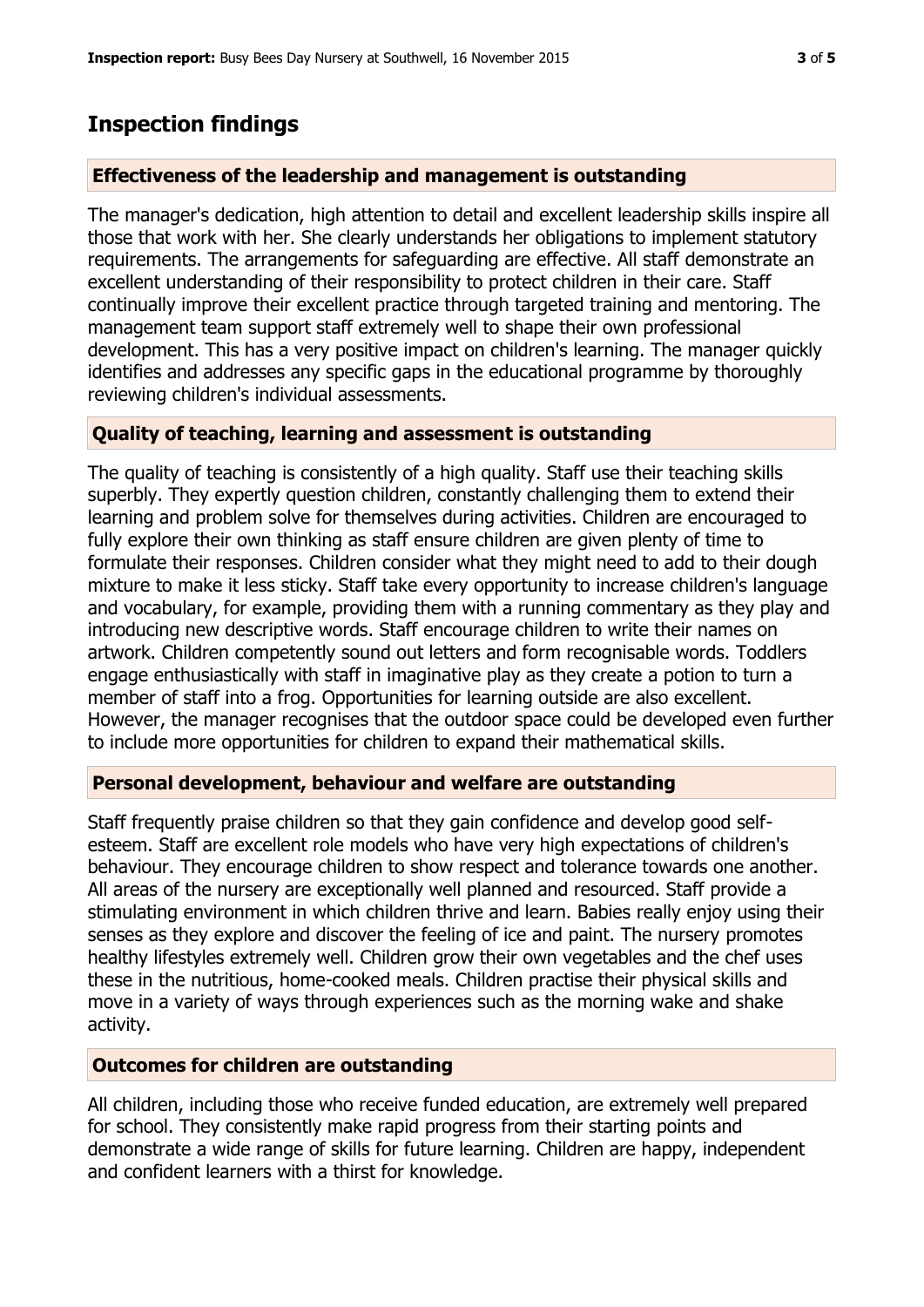## **Setting details**

| Unique reference number       | EY259506                 |  |
|-------------------------------|--------------------------|--|
| <b>Local authority</b>        | Nottinghamshire          |  |
| <b>Inspection number</b>      | 848416                   |  |
| <b>Type of provision</b>      | Full-time provision      |  |
| Day care type                 | Childcare - Non-Domestic |  |
| <b>Age range of children</b>  | $0 - 5$                  |  |
| <b>Total number of places</b> | 37                       |  |
| Number of children on roll    | 102                      |  |
| <b>Name of provider</b>       | Just Learning Ltd        |  |
| Date of previous inspection   | 21 June 2011             |  |
| <b>Telephone number</b>       | 01636 816606             |  |

Busy Bees Day Nursery at Southwell was re-registered in 2003. The nursery employs 18 members of childcare staff. Of these, two hold appropriate early years qualifications at level 6 and 14 at level 3. The nursery opens from Monday to Friday, all year round. Sessions are from 7.30am until 6pm. The nursery provides funded early education for two- , three- and four-year-old children. The nursery supports disabled children and those with special educational needs.

This inspection was carried out by Ofsted under sections 49 and 50 of the Childcare Act 2006 on the quality and standards of provision that is registered on the Early Years Register. The registered person must ensure that this provision complies with the statutory framework for children's learning, development and care, known as the Early Years Foundation Stage.

Any complaints about the inspection or the report should be made following the procedures set out in the guidance 'Complaints procedure: raising concerns and making complaints about Ofsted', which is available from Ofsted's website: www.gov.uk/government/organisations/ofsted. If you would like Ofsted to send you a copy of the guidance, please telephone 0300 123 4234, or email enquiries@ofsted.gov.uk.